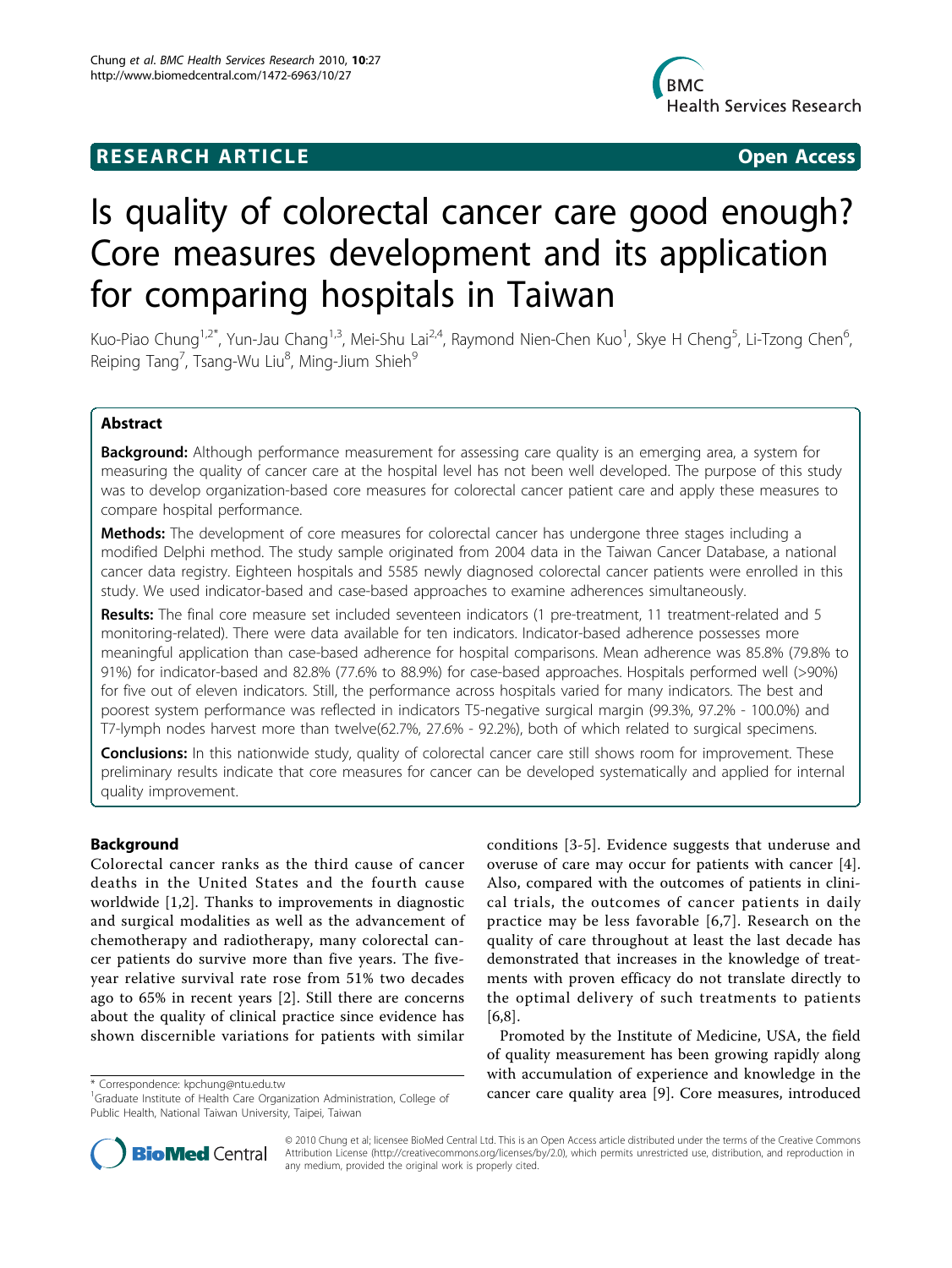by the Joint Commission on Accreditation of Healthcare Organizations, use standardized sets of valid, reliable and evidence-based "core" measures that have been incorporated in quality measurement and performance improvement systems as well as the accreditation process for several diseases [[10,11](#page-10-0)]. There are several groups who have previously developed measures for colorectal cancer [\[12](#page-10-0)]. Yet, the studies regarding measurement of cancer quality of care based on a national database are scarce and we know of no published studies related to core measures for cancer. Having a single set of measures for the entire country is the only way to set national benchmarks and compare countries that have national programs [\[13](#page-10-0)]. Our research team adopted the concept of core measures to assess the quality of care provided to patients with breast cancer, colorectal cancer, cervical cancer, lung cancer, oral cancer and hepatocellular carcinoma in Taiwan.

Health insurance in Taiwan is provided within a single payer system that has covered over 96% of the population since 1995 [[14](#page-10-0)]. Following the Cancer Prevention and Management Law, a revised cancer registry, the Taiwan Cancer Database (TCDB) was created in 2003 [[15\]](#page-10-0). The Bureau of Health Promotion (BHP) in the Department of Health financially supported 27 hospitals (initially 17 major hospitals) to join the TCDB program with the prerequisite that each hospital is required to provide cancer prevention, cancer screening, diagnosis and treatment of cancer, education and clinical audits, and cancer research as well as a quality assessment system [[16](#page-10-0)]. The TCDB is a nationwide oncology outcomes database that currently covers approximately 60% of six new invasive cancer diagnoses in Taiwan each year. Like its counterpart, the National Cancer Data Base (NCDB) in the USA, the TCDB is a large, powerful database providing multiple opportunities for clinical studies and can be used to benchmark hospitals on performance measures–an impetus for quality improvement initiatives at the hospital level [\[17](#page-10-0)]. Each hospital that voluntarily participates must submit data twice a year for six types of cancers that mentioned above. The prevalence of each disease is increasing, motivating public interest in cancer care quality nationwide. The core cancer measures were developed in parallel with the TCDB program through a government grant as a national initiative for cancer care quality improvement [\[15](#page-10-0)]. Although performance measurement for assessing care quality is booming, a system for measuring the quality of cancer care at the hospital level has not been well developed. The purpose of this study was to develop organization-based core measures for colorectal cancer patient care and apply these measures to compare hospital performance.

## Methods

#### Patients and hospitals

The patients and hospitals registered in the TCDB program in Taiwan during 2004 were eligible for this study. Participation in the program is voluntary for each hospital but the number is increasing each year partly due to financial incentives. Some information is required in order to link each cancer registry record to insurance claims data. Due to problems with the timeliness and quality of data for nine of the hospitals, eighteen hospitals were selected as the main sources of data for this study (see Appendix).

## Core measures development

The process of core measures development has gone through a preparation stage, a consensus building stage, and two rounds of stakeholder feedback (see Figure [1](#page-2-0)), similar with our pilot study of breast cancer [[16\]](#page-10-0). This study was sponsored by a grant (DOH93-HP-1057) and approved by Review Board of Data Release (equivalent to Ethics Committee) from the Bureau of Health Promotion, Department of Health, Taiwan. Seven university faculty members (including Author KPC, SHC, LTC, RT, TWL, MJS and a scholar) voluntarily constituted the research team, which held four meetings in the preparation stage. The research team then collaborated with experts and other stakeholders to develop rigorous, evidence-based, scientifically sound measures which could be used as the standards of cancer care quality nationwide. The search terms used included the Medical Subject Heading terms 'outcome and process assessment health care', 'quality indicator health care', 'quality of health care', 'practice guidelines', 'evidence-based medicine', 'colorectal neoplasms' and the keyword 'performance measures' from January 1985 to January 2002. All possible quality-related cancer indicators were summarized (including RAND (Research and Development Corporation, USA) and National Health Service guidelines) [[18-30\]](#page-10-0) and reduced to a final measure set via a modified Delphi method and stakeholder feedback. In addition to validity and feasibility, indicator selection was guided by other criteria such as scientific acceptability, importance and necessity, and usability [[16](#page-10-0)].

The Delphi group, nominated by the Taiwan Clinical Oncology Group from the National Health Research Institute as well as related specialty societies, encompassed twenty clinical professionals who represented the organization of their specialty. Included were four gastro-intestinal physicians, three oncological physicians, three radiological oncologists, seven colorectal surgeons and three pathologists (see Appendix). The panel members met face-to-face during 2004. Indicators were anonymously rated on a 9-point scale (with 1 denoting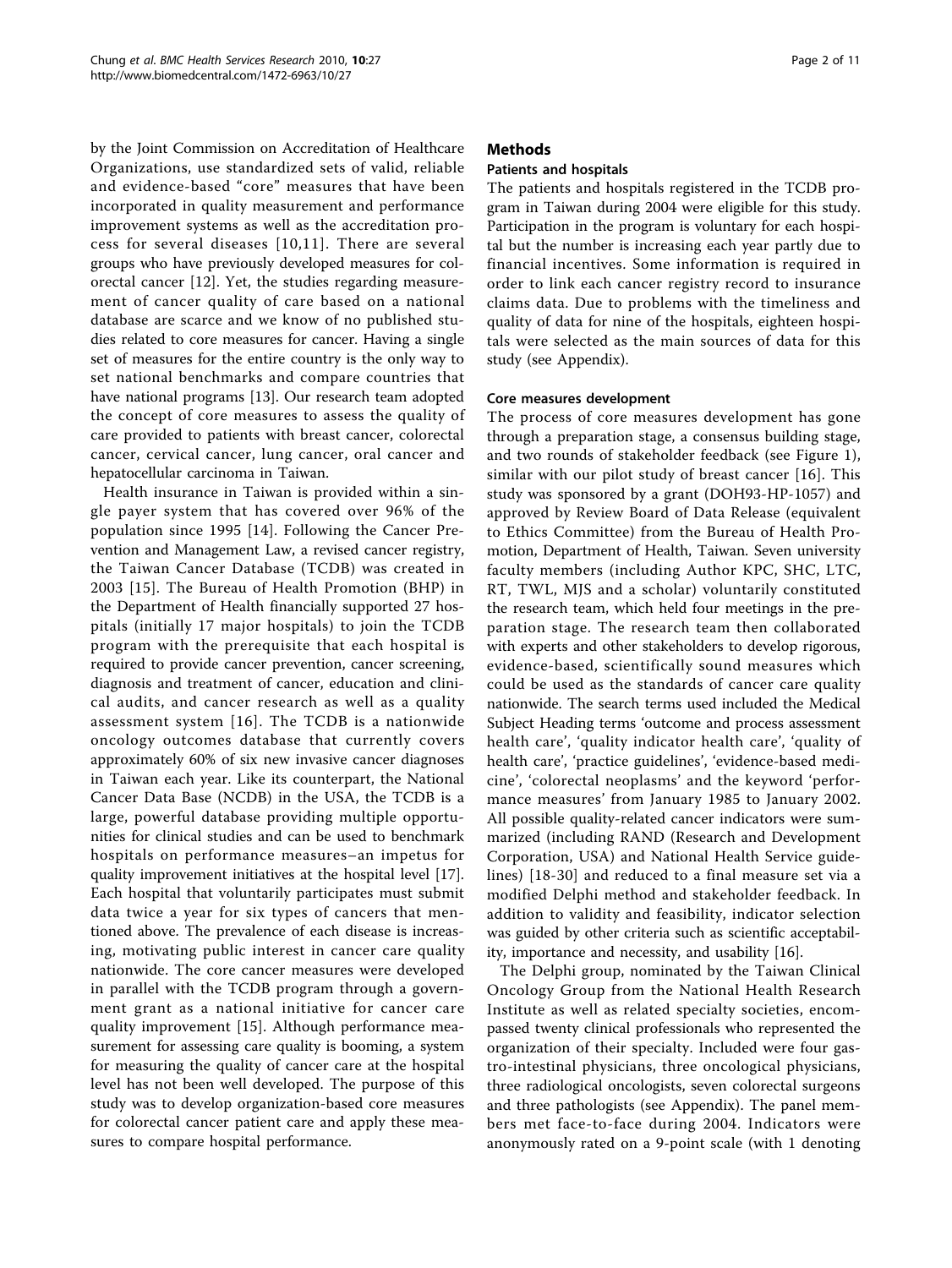<span id="page-2-0"></span>

mailed on October 26, 2004, response rate 85% (17/20), <sup>11</sup> 1<sup>st</sup> symposium was held in Taipei, December 27, 2005, <sup>12</sup> 2<sup>nd</sup> symposium was held in Taipei, March 27, 2006.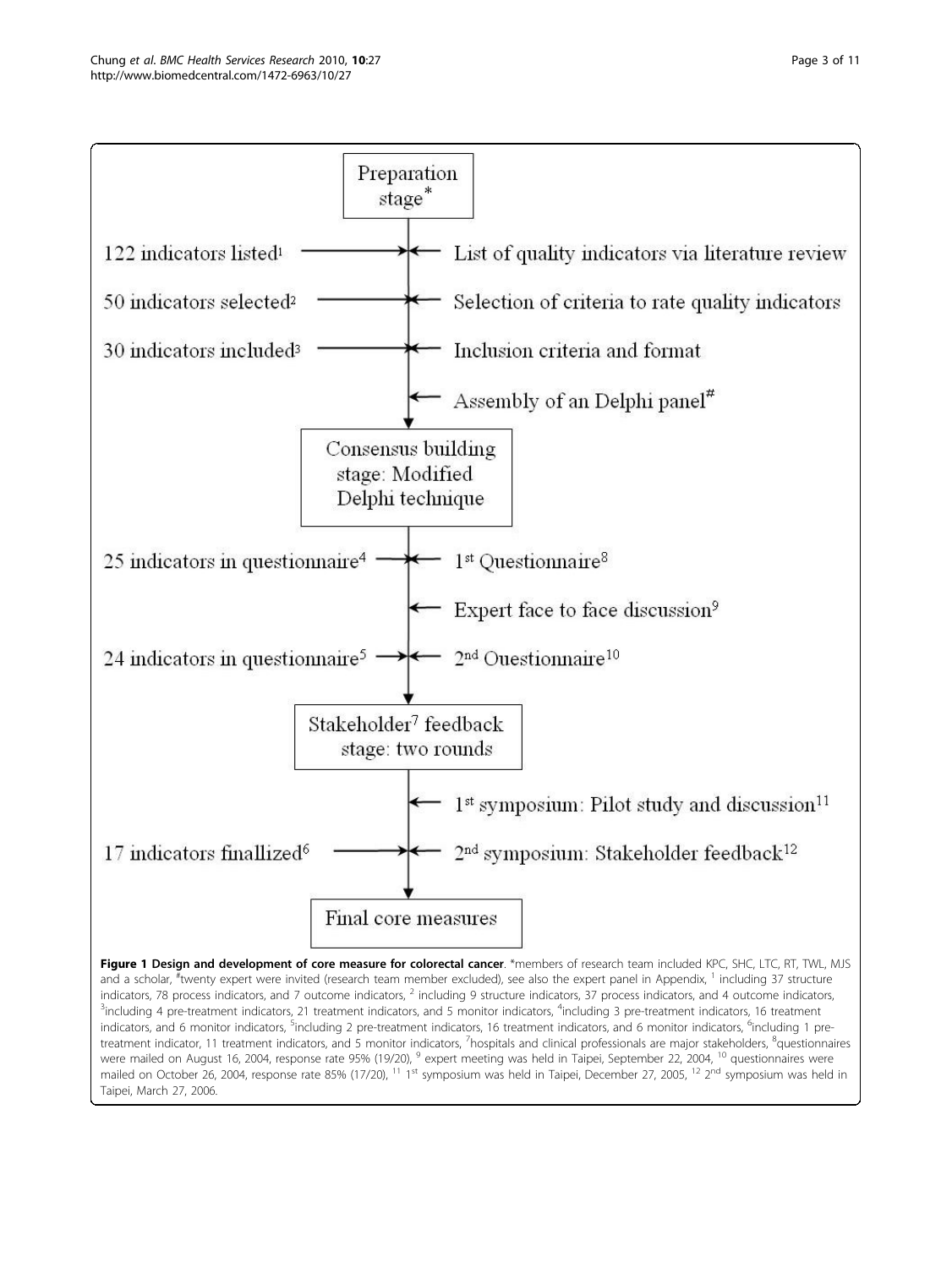not valid and 9 very valid) and only indicators with a median score of 7 or higher were selected as final candidate indicators. After initial analysis of the panel data, the expert panel and stakeholders from different hospitals met on March 27, 2006 to review and streamline the indicators.

#### Comparisons across hospitals

Currently, the emphasis on quality measurement in clinical, including cancer, care is on evaluating adherence to "evidence-based" process measures. This quantitative approach to quality improvement moves the field forward by ranking quality measures according to both quantitative assessment of under-performance across institutions and the measures' potential impact on outcomes [[31\]](#page-10-0). Reeves et al. recently summarized five methods for computing a composite quality score including "Indicator Average" and "Patient Average" [[32](#page-10-0)], both of which we used in this study to derive adherence across hospitals and were designated as indicator-based and case-based adherence. Indicator-based adherence was derived from "all the care received in a given hospital for a specific indicator" divided by "all the care recommended in a given hospital for that indicator". Case-based adherence was computed as the percentage of indicators that were successfully met for each patient. These percentages were then averaged across all patients in a given hospital. To compare hospitals, three different scenarios were adopted. In the first scenario, each hospital was awarded one point for each indicator in which adherence to criteria was greater than the  $50<sup>th</sup>$  percentile. These points were then added to form a hospital score. Similar procedures were followed for Scenarios 2 and 3 except the thresholds were set at the 75<sup>th</sup> and 90<sup>th</sup> percentiles respectively. This approach made hospital comparisons an easier task.

## Results

## Patient and disease characteristics

A total of 5585 patients who had newly diagnosed colorectal cancer and complete information regarding

their treatment during 2004 entered into this analysis. The demographic characteristics are listed as Table 1. Mean age of the recruited sample was 64 years old. Males were more prone to have colorectal cancer (male to female: 58.3% to 41.7%), even in each stage. More than sixty percent of the patients were older than sixty years old. Patients younger than 40 years old comprised only 6% of the study group. By disease stage, Stage III was the most common stage at the time colorectal cancer was discovered. It constituted 29.9% of the sample, followed by Stage II (24.9%), Stage IV (20.6%) and Stage I (14.1%). Carcinoma in situ was only found in about 3% of the newly diagnosed patients (Table 1).

#### Core measures

The final set of core measures for colorectal cancer encompassed seventeen indicators belonging to three groups: one for "Pre-treatment", eleven for "Treatment", and five for "Monitoring". Table [2](#page-4-0) (see Additional file [1](#page-9-0) for definition) displays the description, rationale, numerator, denominator, and evidence level (or grade of recommendation) for each indicator. However, not all core measures of colorectal cancer developed in this fashion were included in this study. All five indicators for "Monitoring" were excluded due to the constraint of short study interval. Two indicators (T2 and T8) requiring intensive chart reviews were not also included. Finally, ten indicators (T3 was divided into T3a, T3b sub-indicator) could be constructed from attainable data for colorectal cancer. Nearly all data required were retrieved from the TCDB with the exception of the T1 indicator, in which partial information was obtained from claim data.

#### Hospital performances and comparisons

Hospital performances were displayed as indicator-based and case-based adherence. To show system performance for colorectal cancer, the box plots in Figure [2](#page-6-0) illustrate the range of hospital performance with respect to

Table 1 Characteristics of colorectal cancer patients undergoing surgery in 2004 by cancer staging.

|                   | Gender                          |                                 |                       | Age (years)           |                        |                         |                                 |               |
|-------------------|---------------------------------|---------------------------------|-----------------------|-----------------------|------------------------|-------------------------|---------------------------------|---------------|
|                   | Male                            | Female                          | $30$                  | $31 - 40$             | 41-50                  | $51 - 60$               | >60                             | <b>Total</b>  |
| stage 0           | 97                              | 60                              |                       | $\overline{ }$        | 22                     | 38                      | 88                              | 78(1.4%)*     |
| stage 1           | 463                             | 324                             | 6                     | 27                    | 65                     | 167                     | 522                             | 787(14.1%)*   |
| stage 2           | 811                             | 580                             | 15                    | 49                    | 142                    | 229                     | 956                             | 1,391(24.9%)* |
| stage 3           | 960                             | 711                             | 14                    | 94                    | 200                    | 340                     | 1023                            | 1,671(29.9%)* |
| stage 4           | 633                             | 488                             | 31                    | 61                    | 164                    | 219                     | 676                             | 1,151(20.6%)* |
| unspecified stage | 263                             | 165                             | 10                    | 19                    | 44                     | 75                      | 280                             | 428(7.7%)*    |
|                   | 3257<br>$(58.3\%)$ <sup>#</sup> | 2328<br>$(41.7\%)$ <sup>#</sup> | 157<br>$(2.8\%)^{\#}$ | 257<br>$(4.6\%)^{\#}$ | 637<br>$(11.4\%)^{\#}$ | 1068<br>$(19.1\%)^{\#}$ | 3545<br>$(63.5\%)$ <sup>#</sup> | 5585 (100%)   |

\* the number in the parenthesis indicates the percentage of each stage (e.g. 1.4%= 78/5585);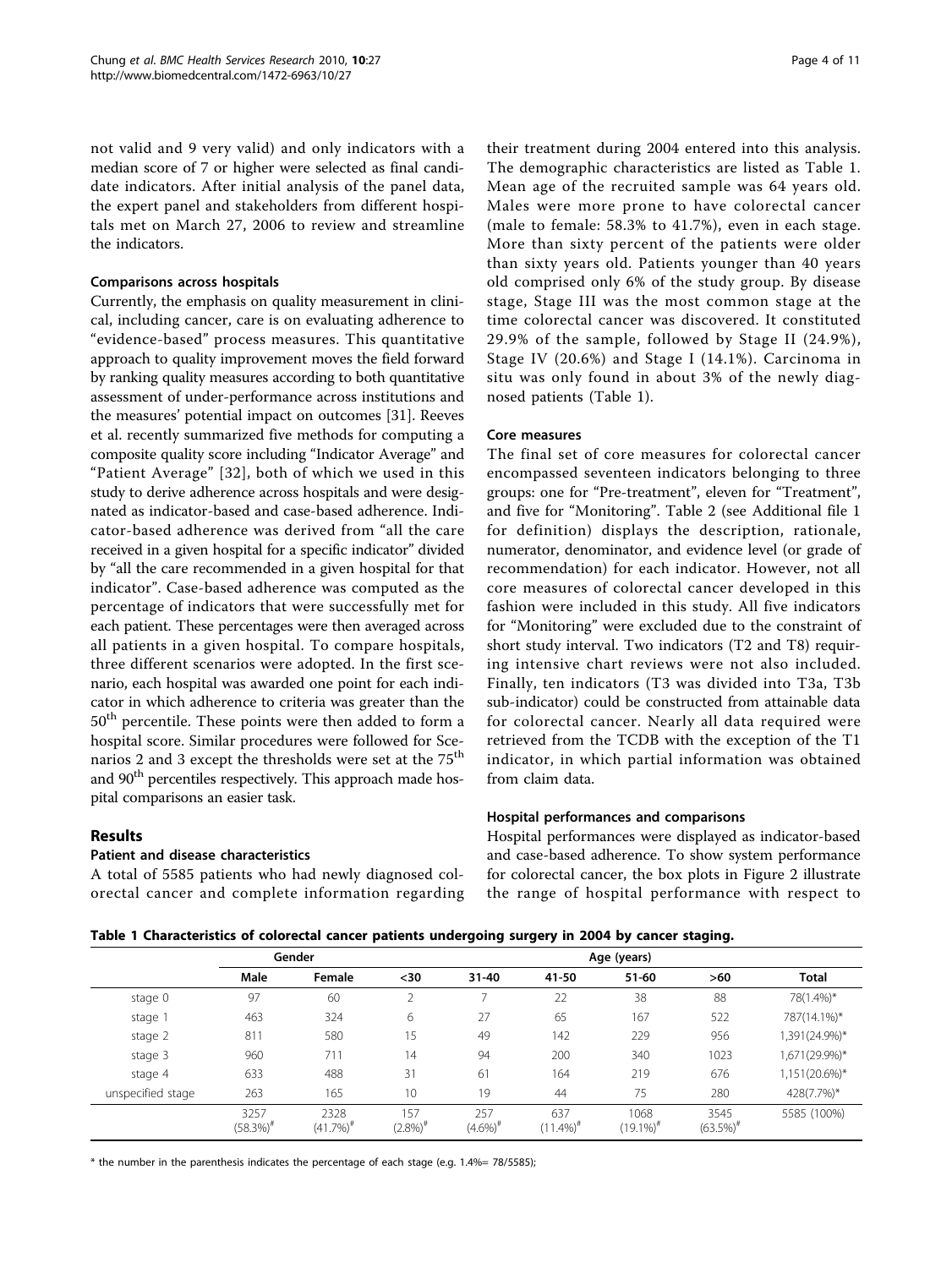| Indicator      | <b>Description</b>                                                                                                                                                                                                                                                                                                     | Numerator                                                                                                                                                                                                                                                                                                | Denominator                                                                                                                                                                                                       | Evidence level or<br>grade of<br>recommendation | Rationale                                                                                      |
|----------------|------------------------------------------------------------------------------------------------------------------------------------------------------------------------------------------------------------------------------------------------------------------------------------------------------------------------|----------------------------------------------------------------------------------------------------------------------------------------------------------------------------------------------------------------------------------------------------------------------------------------------------------|-------------------------------------------------------------------------------------------------------------------------------------------------------------------------------------------------------------------|-------------------------------------------------|------------------------------------------------------------------------------------------------|
| PT1            | Proportion of colorectal<br>patients who have pre-<br>operative chest X-ray and<br>abdominal ultrasound, CT<br>scan or MRI <sup>18</sup>                                                                                                                                                                               | Number of colorectal patients Number of all colorectal<br>who have pre-operative chest patients<br>x-ray and abdominal<br>ultrasound, CT scan or MRI<br>(including off-site)                                                                                                                             |                                                                                                                                                                                                                   | Grade C                                         | Comprehensive-<br>ness of pre-<br>operative evaluation                                         |
| T1             | Proportion of colorectal<br>patients who have<br>undergone surgical resection<br>for colon or rectal cancer<br>have documentation that<br>colonoscopy or barium<br>enema with sigmoidoscopy<br>was offered within 6 months<br>before or after surgery <sup>19,20</sup>                                                 | Number of colorectal patients<br>who have undergone surgical<br>resection for colon or rectal<br>cancer have documentation<br>that colonoscopy or barium<br>enema with sigmoidoscopy<br>(including off-site) was<br>offered within 6 months<br>before or after surgery                                   | Number of colorectal patients<br>who have undergone surgical<br>resection for colon or rectal<br>cancer                                                                                                           | Level II-2                                      | Synchronous colon<br>or rectal cancer                                                          |
| $T2*$          | Proportion of colorectal<br>patients who have<br>undergone wide surgical<br>resection for malignant polyp<br>of colon or rectum within 6<br>weeks of pathological report<br>(polypectomy) revealing<br>incomplete or positive margin<br>or venous or lymphatic<br>invasion or poorly<br>undifferentiated <sup>19</sup> | Proportion of colorectal<br>patients who have<br>undergone wide surgical<br>resection for malignant polyp<br>of colon or rectum within 6<br>weeks of pathological report<br>(polypectomy) revealing<br>incomplete or positive<br>margin or venous or<br>lymphatic invasion or poorly<br>undifferentiated | Number of colorectal patients<br>who pathological report for<br>malignant polyp of colon or<br>rectum revealing incomplete<br>or positive margin or venous<br>or lymphatic invasion or<br>poorly undifferentiated | Level II-2, III                                 | Increase curability                                                                            |
| T3a            | Proportion of patients who<br>are diagnosed with colon<br>cancer and do not have<br>metastatic disease were<br>offered a curative resection<br>within 6 weeks of diagnosis.<br>(For patient with diagnosis<br>and treatment of care in the<br>same hospital) <sup>19,23</sup>                                          | Number of patients who are<br>diagnosed with colon cancer<br>and do not have metastatic<br>disease were offered a<br>curative resection within 6<br>weeks of diagnosis. (For<br>patient with diagnosis and<br>treatment of care in the<br>same hospital)                                                 | Number of patients who are<br>diagnosed with colon cancer<br>and do not have metastatic<br>disease. (For patient with<br>diagnosis and treatment of<br>care in the same hospital)                                 | Level II-2, III                                 | Improve survival                                                                               |
| T3b            | Proportion of patients who<br>are diagnosed with colon<br>cancer and do not have<br>metastatic disease were<br>offered a curative resection<br>within 6 weeks of<br>diagnosis <sup>19,23</sup>                                                                                                                         | Number of patients who are<br>diagnosed with colon cancer<br>and do not have metastatic<br>disease were offered a<br>curative resection within 6<br>weeks of diagnosis                                                                                                                                   | Number of patients who are<br>diagnosed with colon cancer<br>and do not have metastatic<br>disease                                                                                                                | Level II-2, III                                 | Improve<br>Survival                                                                            |
| <b>T4</b>      | Proportion of stage I to III<br>colorectal patients who have<br>histopathology reports which<br>give the degree of<br>involvement of surgical<br>margins, including<br>circumferential margins, the<br>number of lymph nodes<br>examined and the number<br>involved <sup>21</sup> , <sup>22</sup>                      | Number of stage I to III<br>colorectal patients who have<br>histopathology reports which<br>give the degree of<br>involvement of surgical<br>margins, including<br>circumferential margins, the<br>number of lymph nodes<br>examined and the number<br>involved                                          | Number of stage I to III<br>colorectal patients excluding<br>patients undergo<br>polypectomy                                                                                                                      | Grade B                                         | Provide information<br>for subsequent<br>intervention, which<br>related to tumor<br>recurrence |
| T <sub>5</sub> | Proportion of stage I to III<br>colorectal patients who<br>undergo a wide surgical<br>resection that have<br>documented to be "negative<br>margins" <sup>19,23</sup>                                                                                                                                                   | Number of stage I to III<br>colorectal patients who<br>undergo a wide surgical<br>resection that have<br>documented to be "negative<br>margins"                                                                                                                                                          | Number of stage I to III<br>colorectal patients excluding<br>no pathological report<br>regarding status of margin                                                                                                 | Level II-2, III                                 | Radical excision                                                                               |
| T <sub>6</sub> | Proportion of colorectal<br>patients who undergo a<br>surgery that have a pathology<br>report with the information<br>on tumor size and node<br>differentiation <sup>22,24</sup>                                                                                                                                       | Number of colorectal patients<br>who undergo a surgery that<br>have a pathology report with<br>the information on tumor<br>size and node differentiation                                                                                                                                                 | Number of colorectal patients<br>who undergo a surgery                                                                                                                                                            | Class B                                         | Provide information<br>for subsequent<br>intervention and<br>follow-up                         |

## <span id="page-4-0"></span>Table 2 Core measure indicators for colorectal cancer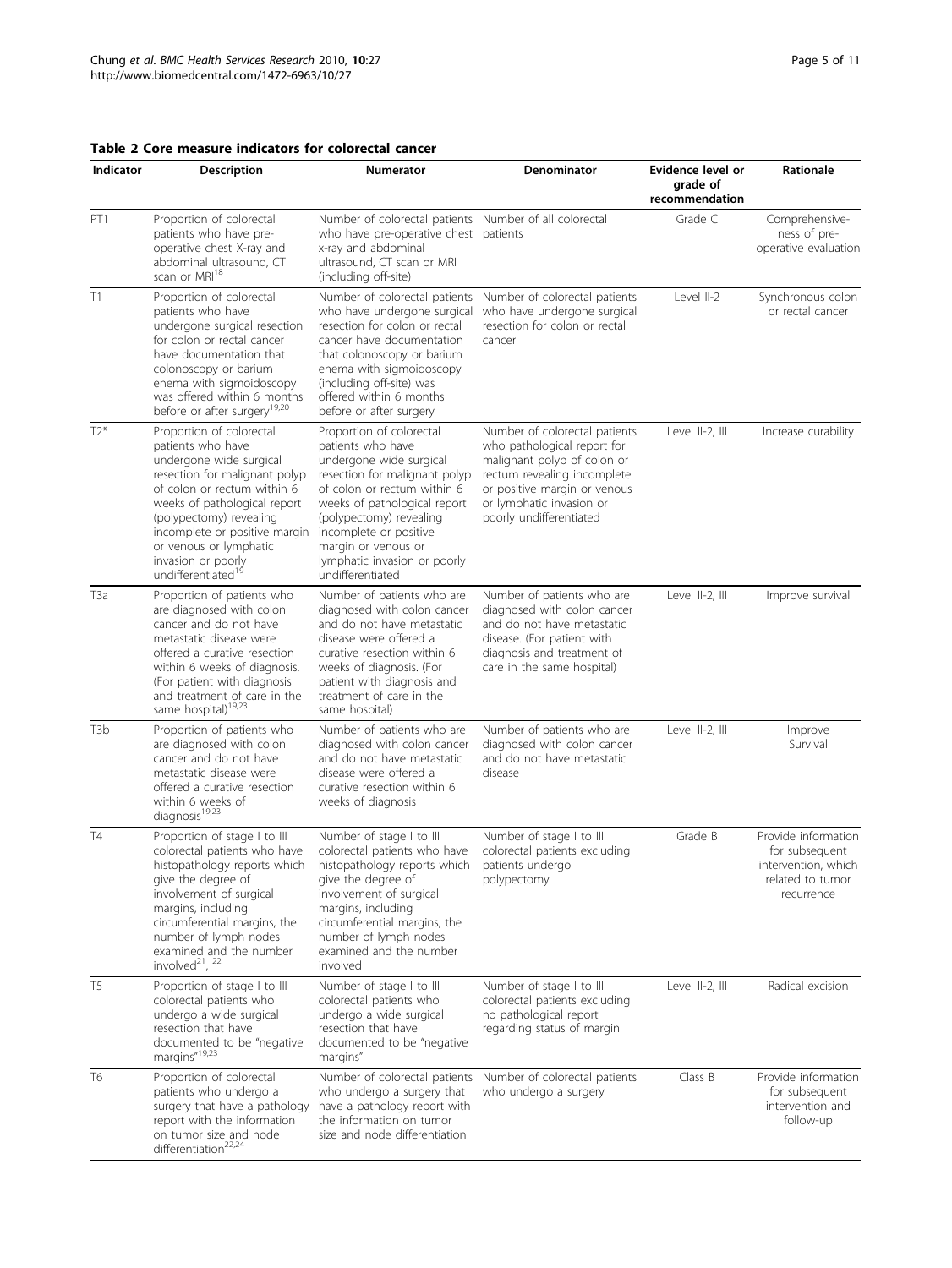| T7              | Proportion of I to III stage<br>colorectal cancer patients<br>with twelve or more lymph<br>nodes on pathology report <sup>25</sup>                                                                                                  | Number of I to III stage<br>colorectal cancer patients<br>with twelve or more lymph<br>nodes on pathology report                                                                                               | Number of I to III stage<br>colorectal cancer patients<br>excluding polypectomy, or<br>neo-radiotherapy                                                | Level III or IV    | Radical excision and<br>pathological<br>accountability |
|-----------------|-------------------------------------------------------------------------------------------------------------------------------------------------------------------------------------------------------------------------------------|----------------------------------------------------------------------------------------------------------------------------------------------------------------------------------------------------------------|--------------------------------------------------------------------------------------------------------------------------------------------------------|--------------------|--------------------------------------------------------|
| T8*             | Proportion of pathological<br>report according to CAP<br>checklist or similar one <sup>21,26</sup>                                                                                                                                  | Number of pathological<br>report according to CAP<br>checklist or similar one                                                                                                                                  | Number of colorectal patients                                                                                                                          |                    | Pathological report<br>comprehensiveness               |
| T <sub>9</sub>  | Proportion of stage III colon<br>cancer patients who was<br>offered chemotherapy within<br>6 weeks after surgery <sup>19,27,28</sup>                                                                                                | Number of stage III colon<br>cancer patients who was<br>offered chemotherapy within<br>6 weeks after surgery                                                                                                   | Number of stage III colon<br>cancer patients who was<br>offered chemotherapy after<br>surgery (in the same hospital)                                   | Level I, II-2, III | Increase<br>Survival                                   |
| T <sub>10</sub> | Proportion of patients who<br>are diagnosed with Stage II<br>or III rectal cancer, was<br>offered treatment including<br>surgery, radiotherapy, or CCRT<br>treatment within 6 weeks of<br>diagnosis <sup>19,24</sup>                | Number of patients who are<br>diagnosed with Stage II or III<br>rectal cancer, was offered<br>treatment including surgery,<br>radiotherapy, or CCRT<br>treatment within 6 weeks of<br>diagnosis                | Number of patients who are<br>diagnosed with Stage II or III<br>rectal cancer, was offered<br>treatment in the same<br>hospital                        | Level II-2, III    | Avoid treatment<br>delay                               |
| T <sub>11</sub> | Proportion of patients who<br>are diagnosed with rectal<br>cancer that appears clinically<br>to be Stage II or III, and was<br>offered surgical resections<br>within 16 weeks after<br>beginning of CCRT <sup>19,23</sup>           | Number of patients who are<br>diagnosed with rectal cancer<br>that appears clinically to be<br>Stage II or III, and was offered<br>surgical resections within 16<br>weeks after beginning of<br><b>CCRT</b>    | Number of patients who are<br>diagnosed with rectal cancer<br>that appears clinically to be<br>Stage II or III, and was offered<br>CCRT before surgery | Level II-2, III    | Provide treatment<br>for cure intent                   |
| $F1*$           | Proportion of patients who<br>had completed all courses of<br>therapy for Stage I to III<br>lesions had medical check-up<br>again within 6 months of<br>completion <sup>19,29</sup>                                                 | Number of patients who had<br>completed all courses of<br>therapy for Stage I to III<br>lesions had medical check-up<br>again within 6 months of<br>completion                                                 | Number of patients who had<br>completed all courses of<br>therapy for Stage I to III<br>lesions                                                        | Level II-2, III    | Decrease mortality                                     |
| $F2*$           | Proportion of patients who<br>had completed surgery for<br>Stage I to III lesions had<br>medical check-up again<br>including colonoscopy or LGI<br>series within 2 years period<br>and subsequent 3 years<br>interval <sup>19</sup> | Number of patients who had<br>completed surgery for Stage I<br>to III lesions had medical<br>check-up again including<br>colonoscopy or LGI series<br>within 2 years period and<br>subsequent 3 years interval | Number of patients who had<br>Stage I to III lesions                                                                                                   | Level II-2, III    | Decrease recurrence                                    |
| F3*             | Proportion of patients who<br>are treated by polypectomy<br>procedure for malignant<br>polyp was offered<br>colonoscopy within 12<br>months of procedure <sup>19,30</sup>                                                           | Number of patients who are<br>treated by polypectomy<br>procedure for malignant<br>polyp was offered<br>colonoscopy within 12<br>months of procedure                                                           | Number of patients who are<br>treated by polypectomy<br>procedure for malignant<br>polyp                                                               | Level III          | Decrease recurrence                                    |
| $FA*$           | Five-year over-all survival rate,<br>stage specific (Stage I to $IV^{28}$                                                                                                                                                           | Number of patients who<br>survive at five-year period,<br>stage specific (Stage I to IV)                                                                                                                       | Number of patients, stage<br>specific (Stage I to IV)                                                                                                  | Class C            | Assess survival                                        |
| F5*             | Five-year local recurrence<br>rate, stage specific (Stage I to<br>$III$ <sup>18</sup>                                                                                                                                               | Number of patients who had<br>recurrence at five-year period,<br>stage specific (Stage I to III)                                                                                                               | Number of patients, stage<br>specific (Stage I to III)                                                                                                 | Grade B            | Assess recurrence                                      |

\*: indicators excluded in the results due to data un-available.

1. Stage I to IV are based on classification of TNM system, AJCC (the American Joint Committee on Cancer);<br>2. Level I, Level II-2, Level III and Level IV: adopted from RAND<sup>19</sup>, Desch<sup>29</sup>; Class B: adopted from SIGN 2003<sup>2</sup> and Grade C: adopted from RCSI 2002<sup>18</sup>; see Additional file [1](#page-9-0) for definition.

3. PT: pre-treatment; T: treatment; F: follow-up; CT: computed tomography; MRI: magnetic resonance imaging; CAP: College of American pathology; CCRT: concurrent chemo-irradiation; LGI series: Lower gastrointestinal series.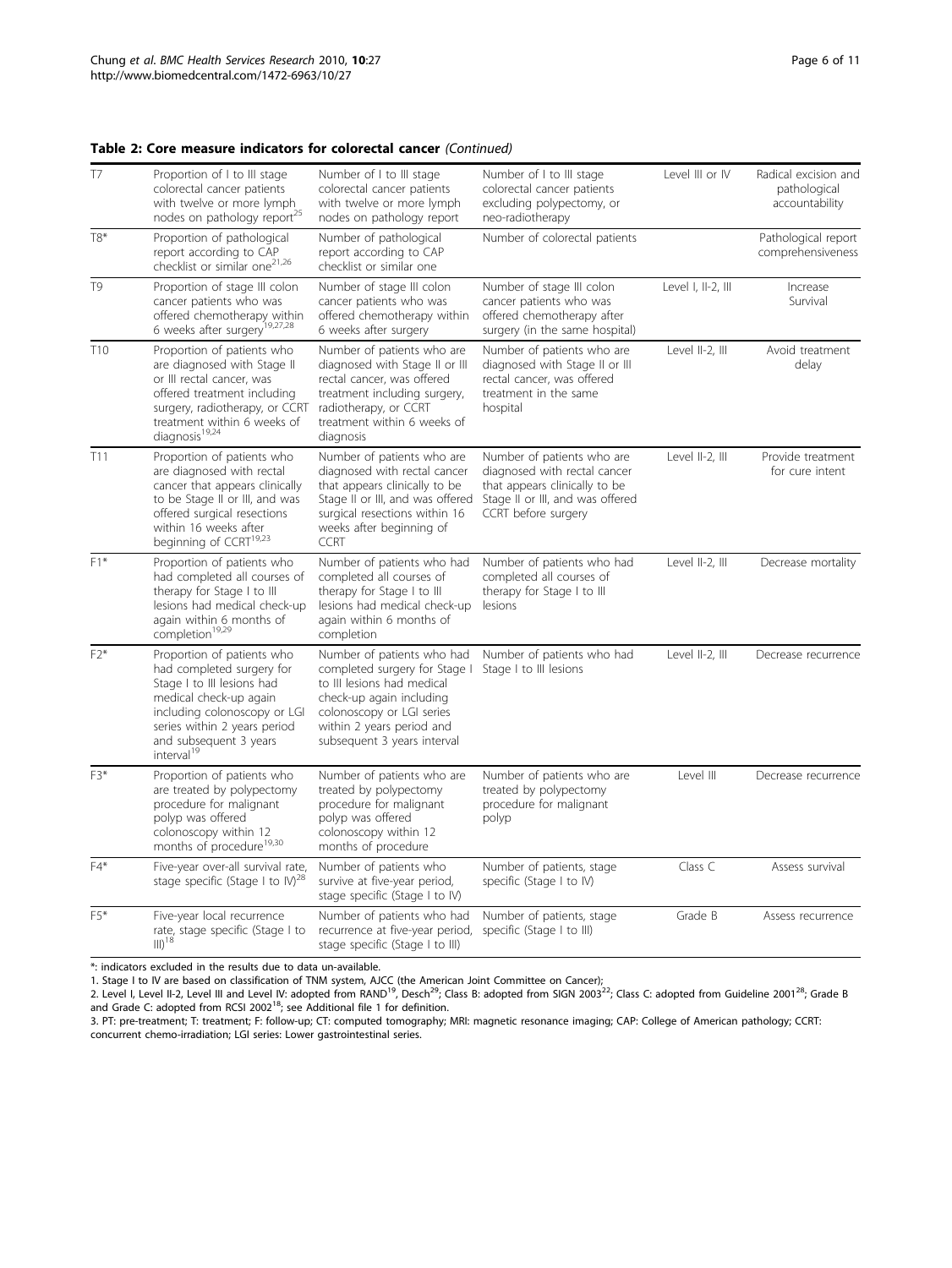<span id="page-6-0"></span>

indicator-based adherence. From this informative plot, we learned how good or how bad our hospitals performed with respect to each indicator–the display helps make explicit which indicators might be improved. Five indicators (45% or 5/11) in this plot had mean adherence greater than 90% (T4: 98.3%, T5:99.3%, T6: 97.6%, T10: 91.8%, T11: 96.8%). Still, there were many indicators showing a wide range of performance. We also note that two indicators had mean adherence less than 70% (T1 66.6%, 36.6% to 85.0%; T7: 62.7%, 27.6% to 92.2%). The best and poorest system performance occurred for T5-negative surgical margin (99.3%, ranged from 97.2% to 100.0%) and T7-lymph nodes harvest more than twelve (62.7%, ranged from 27.6% to 92.2%). Both indicators relate to surgical specimens.

Table [3](#page-7-0) summarizes the details of adherence to the core measures and hospital scores for inter-hospital comparisons. Data were presented as means, 95 percent confidence intervals and ranges as indicated. Then we displayed results in a table of inter-hospital comparisons. Adherence to indicator-based and casebased approaches for each hospital ranged from 79.8% to 91.0% and 77.6% to 88.9%, respectively. Results of indicator-based approach are always larger than casebased approach except for one hospital (H06). On average, patients received 85.8% of recommended care for indicator-based adherence, and 82.8% for casebased adherence. The three different scenarios of hospital scoring methods could only be applied to indicator-based adherence. The average hospital scores were 5.3 (2 to 8), 3.5 (0 to 6), and 2.2 (0 to 4) with respect to the 50<sup>th</sup>, 75<sup>th</sup>, and 90<sup>th</sup> percentiles respectively. Hospital rankings were not consistent among the three

methods. Adoption of alternative methods of aggregating scores can lead to different interpretations.

## **Discussion**

The core measures for colorectal cancer discussed in this study are one of the six cancer-specific sets of indicators developed in a government-sponsored program with scoring technique improvements, larger expert participation. Refinement of core measures development from our prior study of breast cancer included: 1. expand the number of Delphi panelists from seven to twenty; 2. adopt the RAND Appropriateness technique (scale 1 to 9) to select indicators from previously developed technique (scale 1 to 5, median equal or greater than four and 86% agreement threshold) [[5\]](#page-10-0); 3. change threshold for selecting indicators to a score of seven or higher. More stakeholders' participation and discussion during stakeholder feedback symposium suggest enthusiasm and the commitment of healthcare professionals in the development of methods for quality improvement in colorectal cancer care. However, the level of evidence for indicators could not match those of the pilot study we developed previously for breast cancer, which included six level I, four level II and five level III recommendations. Nevertheless, it is our belief that these measures represent a valuable contribution to the growing library of clinical cancer measures which can be used for public awareness, potential improvement and accreditation standards for cancer care centers or specialty groups.

Any new performance measure set, including the current cancer core measure sets, frequently encounter a major hurdle, i.e. data resources. It would be easier if the information needed to construct measures came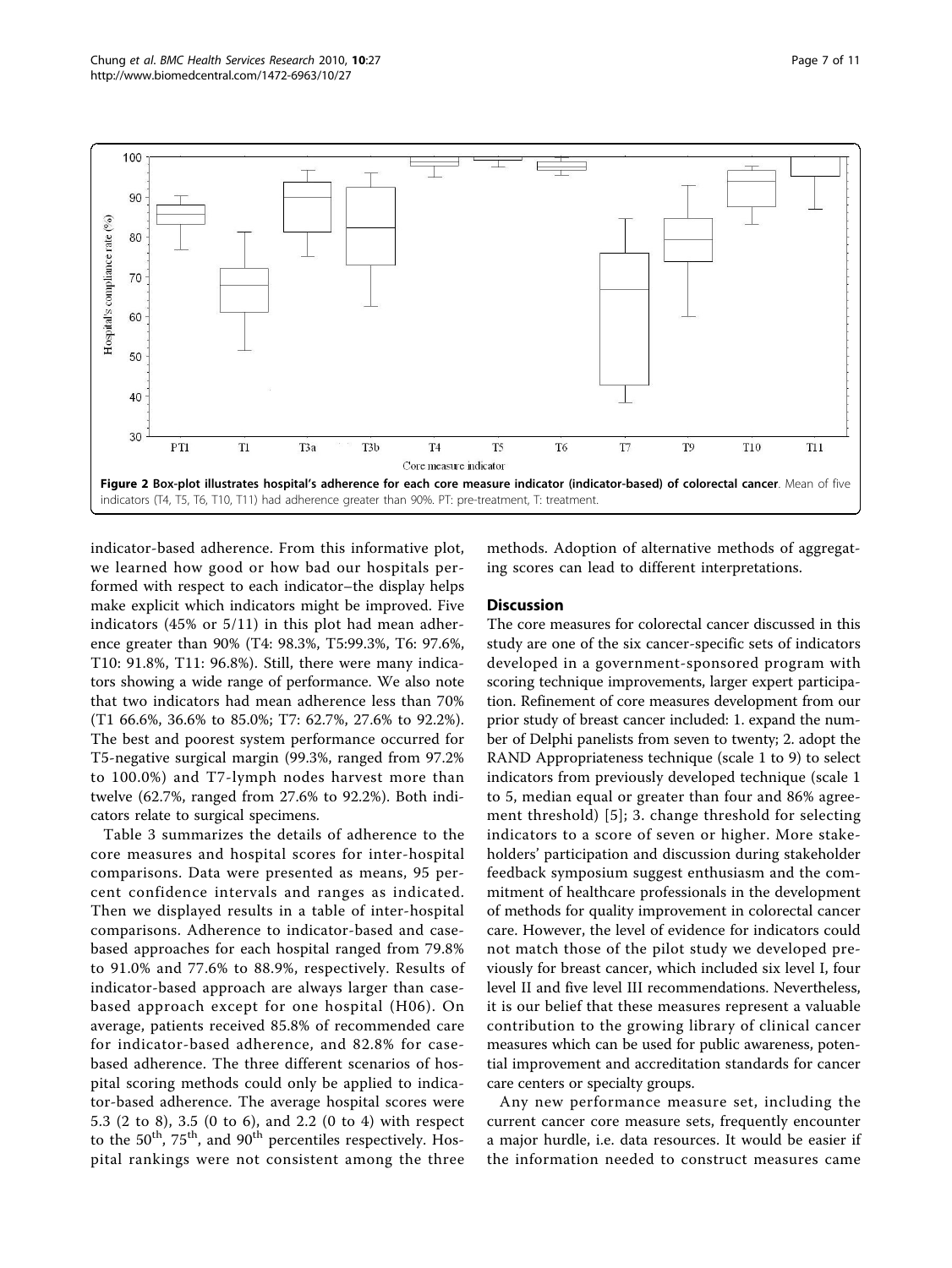| Hospitals\Performance | Indicator-based |                          |                                    |                                   |                                    |      | Case-based              |  |
|-----------------------|-----------------|--------------------------|------------------------------------|-----------------------------------|------------------------------------|------|-------------------------|--|
|                       |                 | Adherence <sup>1</sup> * | Hospital score $1^{\overline{\#}}$ | Hospital score $2^{\overline{t}}$ | Hospital score $3^{\overline{\#}}$ |      | Adherence <sup>2*</sup> |  |
|                       | $\%$            | $(95 \text{ Cl})$        |                                    |                                   |                                    | %    | $(95 \text{ Cl})$       |  |
| H01 <sup>6</sup>      | 86.5            | $(79.4 - 93.7)$          | 5                                  | $\overline{2}$                    | $\overline{2}$                     | 83.5 | $(80.4 - 86.7)$         |  |
| H <sub>02</sub>       | 87.1            | $(79.3 - 95.0)$          | 5                                  | 5                                 | $\overline{2}$                     | 84.2 | $(82.4 - 86.0)$         |  |
| H <sub>0</sub> 3      | 82.3            | $(68.9 - 95.8)$          | 6                                  | 4                                 | 2                                  | 79.8 | $(76.7 - 82.9)$         |  |
| H04                   | 82.4            | $(70.3 - 94.6)$          | 5                                  | 4                                 | $\overline{4}$                     | 79.7 | $(77.2 - 82.1)$         |  |
| H05                   | 88.8            | $(82.2 - 95.4)$          |                                    | 3                                 |                                    | 86.1 | $(82.7 - 89.5)$         |  |
| H06                   | 85.7            | $(76.3 - 95.1)$          | 6                                  | 4                                 | $\overline{4}$                     | 88.1 | $(85.3 - 90.9)$         |  |
| H07                   | 90.2            | $(83.0 - 97.4)$          | 8                                  | 6                                 | $\overline{4}$                     | 85.6 | $(82.3 - 89.0)$         |  |
| H08                   | 91.0            | $(83.2 - 98.7)$          | 8                                  | 6                                 | 3                                  | 88.9 | $(87.8 - 90.1)$         |  |
| H <sub>09</sub>       | 85.9            | $(77.5 - 94.3)$          | $\overline{4}$                     | 3                                 |                                    | 81.2 | $(78.5 - 83.9)$         |  |
| H <sub>10</sub>       | 86.1            | $(78.2 - 94.0)$          | 6                                  | 4                                 | $\overline{4}$                     | 84.7 | $(82.6 - 86.9)$         |  |
| H11                   | 79.8            | $(67.7 - 91.9)$          | 2                                  | 0                                 | $\mathbf{0}$                       | 79.4 | $(77.5 - 81.3)$         |  |
| H <sub>12</sub>       | 84.7            | $(75.0 - 94.5)$          | $\overline{4}$                     |                                   |                                    | 82.2 | $(79.7 - 85.3)$         |  |
| H13                   | 88.9            | $(82.1 - 95.7)$          | 6                                  | 4                                 | $\overline{2}$                     | 84.1 | $(80.4 - 87.7)$         |  |
| H14                   | 85.3            | $(76.3 - 94.2)$          | 6                                  | 6                                 | 3                                  | 85.4 | $(82.6 - 88.1)$         |  |
| H <sub>15</sub>       | 82.4            | $(74.1 - 90.7)$          | 3                                  | 0                                 | 0                                  | 80.7 | $(78.4 - 83.1)$         |  |
| H <sub>16</sub>       | 81.8            | $(71.3 - 92.4)$          | $\overline{4}$                     | 4                                 | $\overline{2}$                     | 77.6 | $(73.0 - 82.1)$         |  |
| H17                   | 85.0            | $(73.8 - 96.1)$          | 6                                  | 3                                 | $\overline{2}$                     | 78.7 | $(75.1 - 82.3)$         |  |
| H18                   | 86.6            | $(76.9 - 96.3)$          | 5                                  | 4                                 | 3                                  | 81.6 | $(79.6 - 83.7)$         |  |
| Mean                  | 85.8            | $(78.3 - 93.3)$          | 5.3                                | 3.5                               | 2.2                                | 82.8 |                         |  |

<span id="page-7-0"></span>Table 3 Results of organizational performance of colorectal cancer care by core measure indicators

\*: Adherence<sup>1</sup>(Indicator-based adherence); Adherence<sup>2</sup> (case-based adherence); 95 CI (95% confidence interval) listed in the parenthesis<br>#: Hospital score are composite score for indicator-based level, defined as followi

: Hospital score are composite score for indicator-based level, defined as following: one point was awarded if adherence >50<sup>th</sup> percentile (Hospital score<sup>1</sup>) or >75<sup>th</sup> percentile (Hospital score<sup>2</sup>) or > 90<sup>th</sup> percentile (Hospital score<sup>3</sup>) for each indicator, and then sum up.<br><sup>§</sup>, H01 to H19 depate the corresponding because (H). We report the results by decignation to maintain

 $\frac{s}{1}$ : H01 to H18 denote the corresponding hospital (H). We report the results by designation to maintain the confidentiality of the hospitals and providers who participated in TCDB.

from ICD-9 codes of a billing system. But actually for cancer care research, requirements include the stage, tumor size, node numbers, and status of section margins, none of which are captured in claim-based systems. Although these data are available in medical records, such detailed review of charts on a national scale would be cumbersome and expensive [[33](#page-10-0)]. The TCDB program solved this dilemma; its establishment was the result of the increasing demands for research that would help inform reporting and pay for performance systems. Breast cancer was the first disease entity undertaken by the TCDB program. The number of newly diagnosed breast cancers represented 81.4% of all new cases in 2004, partly due to greater efforts in reporting. Reports of colorectal cancer didn't catch up this pace, but finally we identified 5585 patients newly diagnosed in 2004 within the TCDB. This sample accounted for 58.6% (5585/9535) of all newly diagnosed patients with cancer that occurred in Taiwan that year. We consider this sample representative of the population who has been and is being treated for colorectal malignancy in this country. The scope of the TCDB program will hopefully extend to all types of cancer in the future and will continue to provide feedback to participating hospitals.

Our results suggest that patients with colorectal cancer receive 86% (indicator-based adherence) and 83% (case-based adherence) of recommended care. Adherence to four indicators approached 100%, indicating that excellent quality of care is accomplishable. Yet, we observed four indicators with less than 85% adherence, and for these indicators, there was substantial variability in quality across hospitals. The adherence to twelve core measures for breast cancer in our prior report was inferior (65.8%, indicator-based).

Our results can be compared with a growing literature that describes the quality of cancer care, as well as studies that describe care quality of chronic conditions. For example, results of the National Initiative for Cancer Care Quality (NICCQ) showed that patients with breast cancer receive 86% of recommended care, whereas patients with colorectal cancer receive 78% of recommended care [\[3\]](#page-10-0). Using a methodology similar to that of NICCQ, two national studies suggest that the quality of care for cancer may be similar or better than that observed for other chronic medical conditions. Jencks et al. reported 73% of Medicare beneficiaries received health care services specified by one of 24 quality measures addressing heart disease, stroke, and pneumonia [[34](#page-10-0)]. Another study by McGlynn et al. concluded that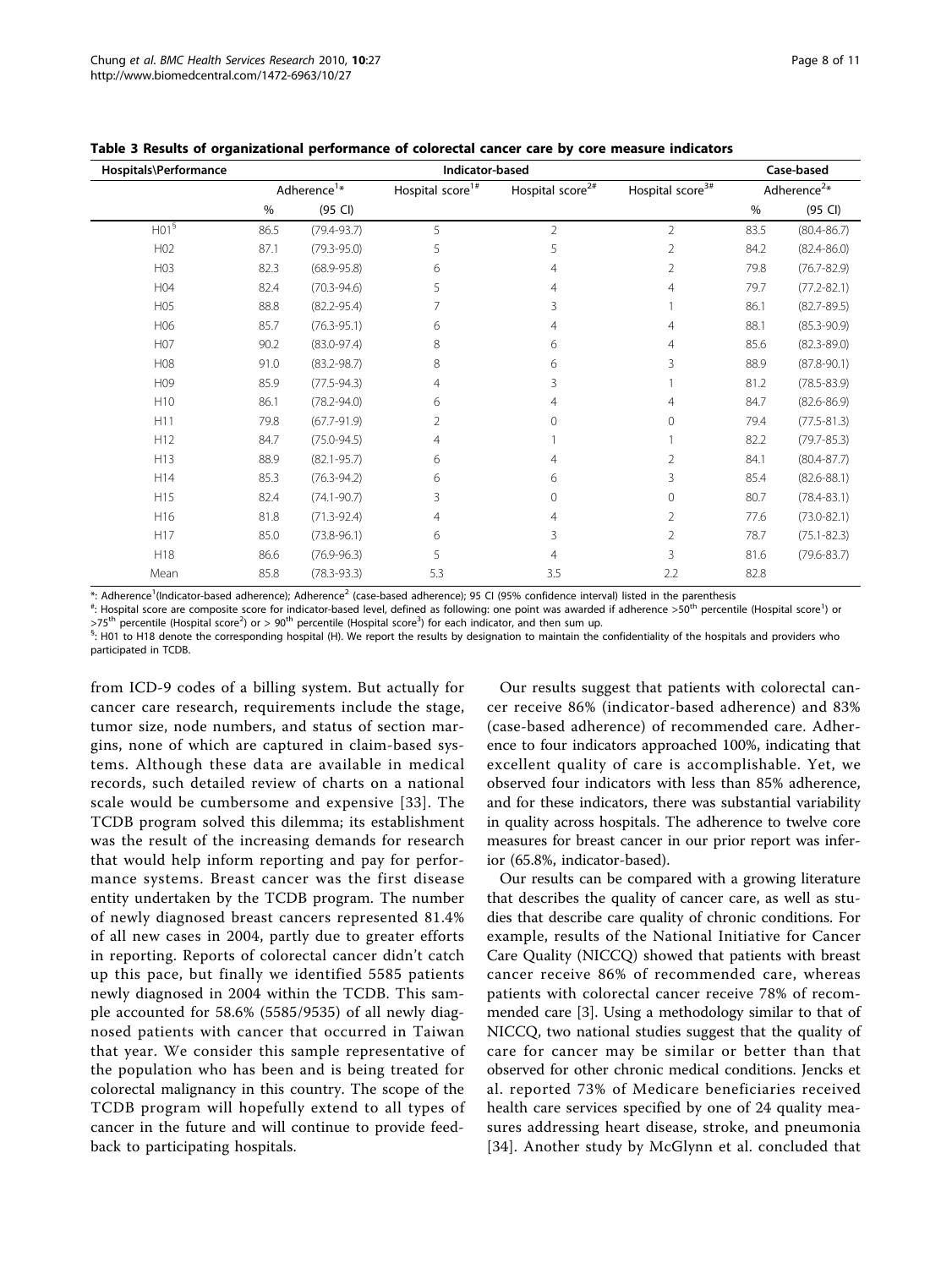participants in 12 metropolitan areas of the USA received approximately 55% of recommended care for thirty acute and chronic conditions according to the results from a nation-wide telephone survey [\[5](#page-10-0)]. But in that study, they reported 53.9% (95% CI, 45.7-60.4) adherence to twelve quality indicators for colorectal cancer.

Indicator-based adherence is another issue that must be discussed. Since the quality measurement of cancer care is emerging, few studies have reported results of hospital adherence for each indicator. Adherence measured by four indicators in our results (T1-diagnostic evaluation, T3b-surgery, T7-pathological reporting, T9 adjuvant therapy) were less than 85%. In contrast, all diagnostic evaluation, adjuvant therapy (but not surgery), and pathological reporting in the NICCQ showed adherence less than 85% [[3\]](#page-10-0). Another unexpected finding is the adherence to indicator T9, the only indicator with Level I evidence support, was less than 85% (77.4%). Of note, we explored the best (T5) and poorest (T7) adherence for system performance, which might suggest that surgeons did well to achieve safety margins for cancer specimens but failed to remove more than twelve lymph nodes as recommended. But actually there are three major influences on the total number of nodes harvested: the surgeon, with regards to technique and philosophy; the pathologist, with regard to specimen evaluation technique (fat clearing or cherry-picking) and philosophy; and patient characteristics, with regard to tumor site, T stage, immune response, and age [\[35\]](#page-10-0). A study by Bilimoria et al. lamented that more than 60% of US institutions failed to achieve a compliance benchmark for the 12-node measure and called for efforts aimed at improvement in colon cancer nodal evaluation [[36\]](#page-10-0). According to their benchmark (examination of  $\geq 12$ nodes in  $\geq$ 75% of patients), we had as much as 72% (13/ 18) of institutions that failed such a benchmark and actually this percentage might be under-estimated for the daily practice for all cancer care in Taiwan. Improvement should be encouraged for these controllable factors.

Two different types (indicator-based and case-based) of adherence have been presented in this organizational level study. Results of case-based adherence and indicator-based adherence were similar (usually slightly smaller for case-based). But it seems there may be more practical applications for indicator-based adherence since as shown in Table [3,](#page-7-0) indicator-based adherence can provide more details in terms of potential improvements to be considered than case-based adherence. The box-plot in Figure [2](#page-6-0) was also created according to the indicator-based adherence methodology. For quality comparisons at the organizational level, we would suggest indicator-based adherence measures, which provide

case-based adherence. Individual quality measures have significant limitations for assessing performance. Despite growing interest in composite measures, methods for combining multiple domains of surgical quality are not well established [\[37](#page-10-0)]. Composite scores are an aggregation of underlying performance indicators into a single index and have been used widely in the public sector to create one more easily understood number or rating [[38,39\]](#page-10-0). But in combining quality indicators to rank hospitals, how one aggregates quality measures for easy understanding is still disputable. Following the criterion-referenced method, we arbitrarily used three different thresholds to rank performance of participating hospitals. Composites are bedeviled by questions of weighting [\[30](#page-10-0)]. All weighting systems are arbitrary, and equal weighting is transparent even if it is indefensible at the margins [\[40\]](#page-10-0). In the current study, every opportunity to deliver recommended care is weighted equally. However, with equal weighting, quality measured by a composite could seem high even if rare but critical processes were lethally unsafe. Given the increasing use of composites, research is needed to define which indicators can legitimately be made into composites, to develop and test clear rationales for weighting schemes, and to build understanding of how changing weights alters conclusions about performance [\[41](#page-10-0)].

more needed information on quality improvement than

As quality measures are gaining momentum in the healthcare industry, our findings have important implications for health policy. The core measures can be used for internal improvement of cancer care in the near future. Also, core measures may provide accountability for the basis of pay-for-performance systems and public reporting, as well as for accreditation.

Several limitations of this study should be discussed. First, the database of this study was secondary data. Although the personnel of the cancer registry for each organization have undergone accreditation and continuous education, we cannot overlook the possibilities of mistyping or underreporting. Second, only hospitals participating in the project reported to the TCDB. These hospitals may exhibit a higher level of specialization than hospitals that are not in the project. If we combined reporting and non-reporting hospitals, the differences in adherence would likely be increased. Third, we focused more on the effectiveness aspect of quality, while other aims for improvement such as safety and patient-centered care were not considered simultaneously [[42\]](#page-10-0). Finally, as we mentioned earlier, the evidence level for colorectal cancer doesn't parallel that available for breast cancer which limits the study's generalizability. Research studies such as randomized clinical trials of cancer care should be encouraged in the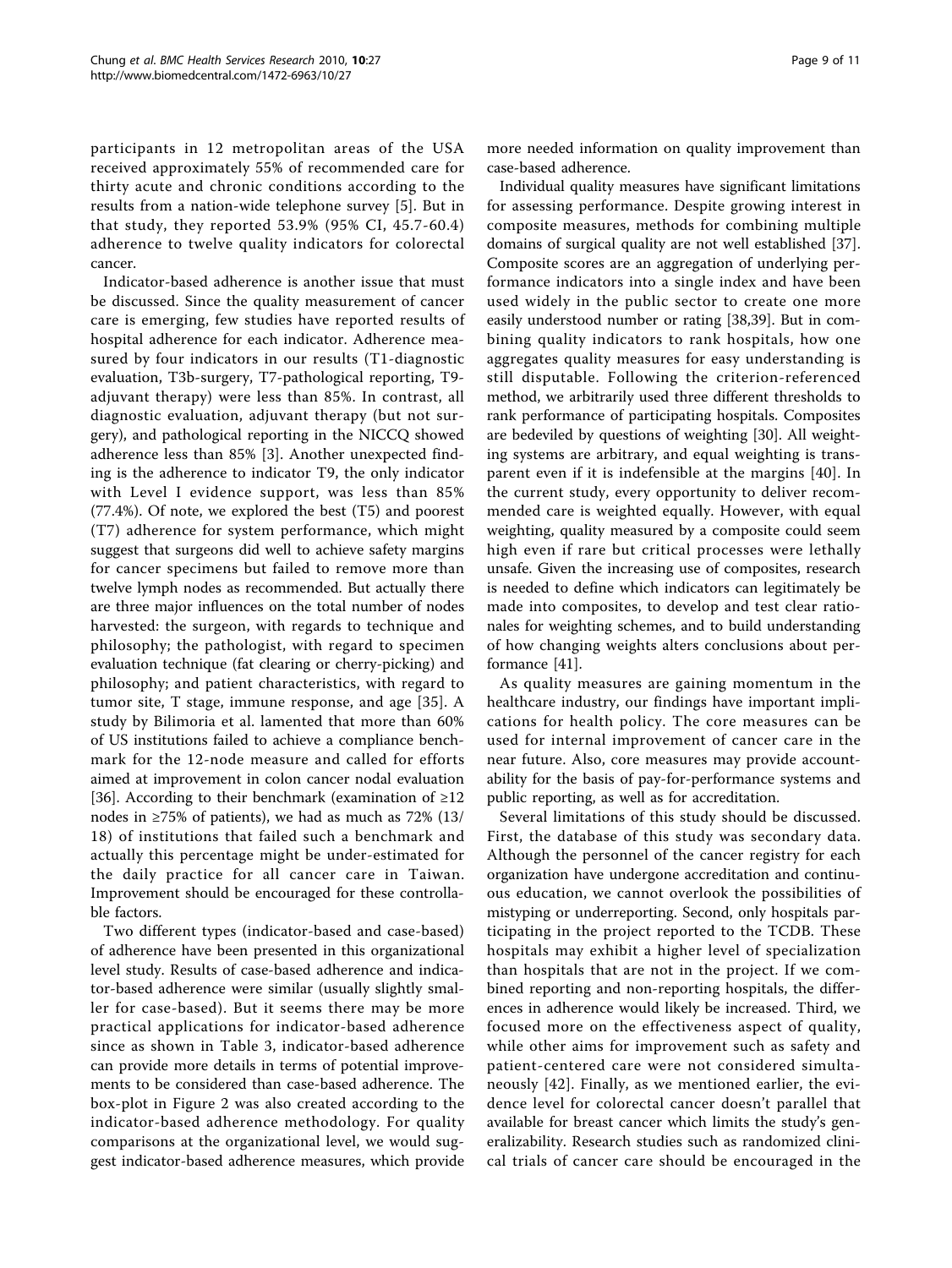<span id="page-9-0"></span>future to enhance the evidence level of research on colorectal cancer care.

## Conclusions

Standardized performance measurement is an emerging methodology for comparing health care quality among different facilities. To the best of our knowledge, this is the first study on colorectal cancer care quality based on core measures with a nationwide database. Developing core measures for cancer care is the first step to achieving standardized measures for external monitoring, as well as for providing feedback and serving as benchmarks for cancer care quality improvement. By applying a core measures approach more comprehensively in this fashion, hopefully we can expect to standardize clinicians' daily practice as well as reduce care disparities and improve outcomes for the general population. Future research may capture opportunities to improve cancer care quality by including perspectives from patients, physicians and systems as well as the relationships between core measures and outcomes.

## Appendix

1. Expert panel members and affiliations:

• MD, PhD, Professor, Department of Medicine, National Taiwan University Hospital;

• MD, PhD, Associate Professor, Department of Surgery, National Taiwan University Hospital;

• MD, PhD, Department of Radiation Oncology, National Taiwan University Hospital;

• MD, PhD, Professor, Department of Colorectal Surgery, Taipei Veteran General Hospital;

• MD, Department of Radiation Oncology, Taipei Veteran General Hospital;

• MD, Director, Department of Colorectal Surgery, Taichung Veteran General Hospital;

• MD, Professor, Director, Department of General Surgery, Tri- Service General Hospital;

• MD, Associate Professor, Director, Department of Radiology, Tri- Service General Hospital;

• MD, Director, Department of Oncology, Taipei Mackay Memorial Hospital;

• MD, PhD, Associate Professor, Director, Department of Oncology, Far Eastern Memorial Hospital;

• MD, Director, Department of Internal Medicine, Taipei Cathy General Hospital;

• MD, Director, Department of Pathology, Taipei Cathy General Hospital;

• MD, PhD, Department of oncology, Chung-Gung Memorial Hospital;

• MD, PhD, Professor, Director, Department of Colorectal Surgery, Chung-Gung Memorial Hospital;

• MD, PhD, Professor, Director, Department of Medicine, Chung-Gung Memorial Hospital;

• MD, PhD, Associate Professor, Director, Department of Oncology, Chung-Gung Memorial Hospital;

• MD, PhD, Professor, Director, Department of Surgery, National Chen-Gung University Hospital;

• MD, PhD, Professor, Director, Department of Pathology, National Chen-Gung University Hospital;

• MD, Director, Department of Internal Medicine, Kaohsiung Medical University Hospital;

• MD, PhD, Director, Department of Oncology, Chung-Gung Memorial Hospital.

- 2. Hospital enrolled in the context including:
- National Taiwan University Hospital;
- National Chen-Gung University Hospital;
- Taipei Veteran General Hospital;
- Taichung Veteran General Hospital;
- Kaohsiung Veteran General Hospital;
- Taipei Mackay Memorial Hospital;
- Tri- Service General Hospital;
- Koo Foundation Sun Yet-Sen Cancer Center;
- Buddhist Tzu Chi General Hospital, Da-Lin Branch;
- Taipei Cathy General Hospital;
- Shin Kong Wu Ho-Su Memorial Hospital;
- Chung-Gung Memorial Hospital;
- Chung-Gung Memorial Hospital, Kaohsiung Branch;
- China Medical University Hospital, Taiwan;
- Changhua Christian Hospital;
- Chia-Yi Christian Hospital;
- Chi Mei Medical Center;
- Kaohsiung Medical University Hospital.

Additional file 1: Levels of evidence or grades of recommendations. This additional file 1 showed what specifications of evidence levels or recommendation grades we used during development of core measures. Click here for file

[ http://www.biomedcentral.com/content/supplementary/1472-6963-10- 27-S1.DOC ]

#### Abbreviations

NCDB: National Cancer Data Base; TCDB: Taiwan Cancer Database; RAND: Research and Development.

#### Acknowledgements

The authors thank Dr Laura Morlock (Department of Health Policy and Management, Johns Hopkins University) for her thoughtful comments of this article. This study was sponsored by a grant (DOH93-HP-1057) and approved by Review Board of Data from the Bureau of Health Promotion, Department of Health, Executive Yuan, Taiwan. We are indebted to all of the hospitals, experts and professionals for their contributions to this work.

#### Author details

<sup>1</sup>Graduate Institute of Health Care Organization Administration, College of Public Health, National Taiwan University, Taipei, Taiwan. <sup>2</sup>Center for Health Insurance Research, College of Public Health, National Taiwan University, Taipei, Taiwan. <sup>3</sup>Department of General Surgery, Zhong-Siao Branch, Taipei City Hospital, Taipei, Taiwan. <sup>4</sup>Institute of Preventive Medicine, College of Public Health, National Taiwan University, Taipei, Taiwan. <sup>5</sup>Department of Radiation Oncology, Koo Foundation Sun Yat-Sen Cancer Center, Taipei, Taiwan. <sup>6</sup>Department of Internal Medicine, National Chung-Kung University Hospital, Tainan, Taiwan. <sup>7</sup> Division of Colon and Rectal Surgery, Department